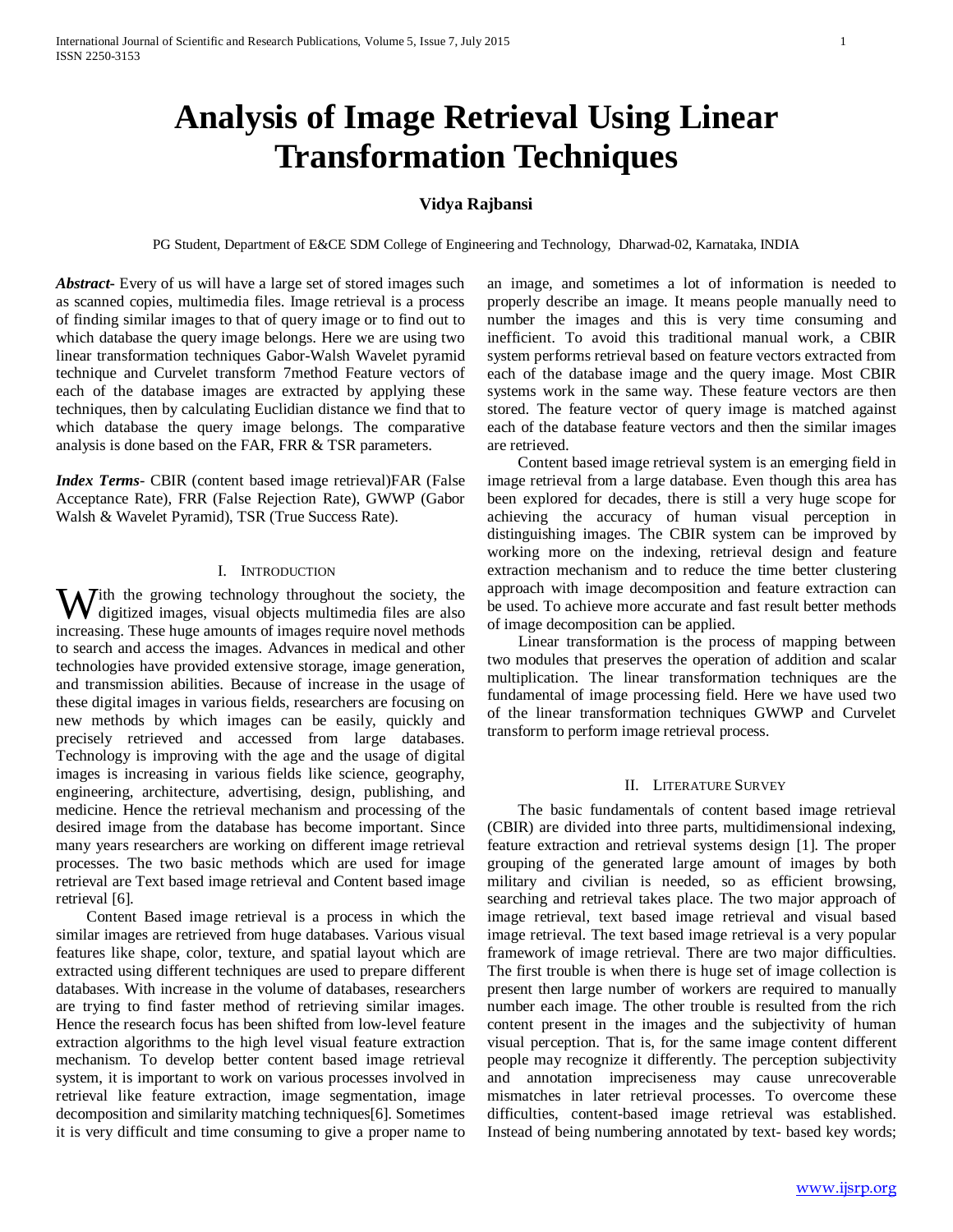images would be indexed by their own visual content, such as texture color. The fundamental architecture of a CBIR system is shown in Figure1. the feature vectors of all database images are extracted and saved in the feature matrix. Then the test image is entered and it feature vector is extracted; then it is matched with all the database features using similarity measures. The similar images are retrieved.



**Fig 1: Image retrieval process**

 To make the content-based image retrieval truly scalable to large size image collections, efficient multidimensional indexing techniques need to be explored. Main challenge in such an exploration for image retrieval is high dimensionality. The best way to index is to reduce the dimensionality and then indexing the images. Clustering is a powerful tool in performing dimension reduction. The clustering technique is used in various disciplines such as pattern recognition, speech analysis and information retrieval. Normally it is used to cluster similar objects (patterns, signals, and documents) together to perform recognition or grouping. This type of clustering is called rowwise clustering. However, clustering can also be used columnwise to reduce the dimensionality of the feature space. But blind dimension reduction can be dangerous, since information can be lost if the reduction is below the embedded dimension. To avoid blind dimension reduction, a post-verification stage is needed. The Figure 2 shows the process of indexing of images. When a query is posed in the high level phrase, the data is retrieved from the database. Image indexing is done to improve the retrieval mechanism. The indexing helps retrieving the images when a query is posed by the user.



**Fig 2: Indexing process**

#### III. BRIEF EXPLANATION OF PROPOSED METHODS

#### **1) Gabor Walsh and Wavelet transform**

 Gabor filters are the bandpass filters which are used for feature extraction and stereo disparity estimation in image processing. Multiplication of Gaussian envelope function and complex oscillation gives impulse response of these filters. Gabor showed that these elementary functions minimize the space (time)-uncertainty product. By extending these functions to two dimensions it is possible to create filters which are selective for orientation. Under certain conditions the phase of the response of Gabor filters is approximately linear. This property is exploited by stereo approaches which use the phase-difference of the left and right filter responses to estimate the disparity in the stereo images. It was shown by several researchers that the profile of simple-cell receptive fields in the mammalian cortex can by described by oriented two-dimensional Gabor functions. Because of the multiplication-convolution property [\(Convolution](http://en.wikipedia.org/wiki/Convolution_theorem)  [theorem\)](http://en.wikipedia.org/wiki/Convolution_theorem), the [Fourier transform](http://en.wikipedia.org/wiki/Fourier_transform) of a Gabor filter's impulse response is the [convolution](http://en.wikipedia.org/wiki/Convolution) of the Fourier transform of the harmonic function and the Fourier transform of the Gaussian function. The filter has a real and an imaginary component representing [orthogonal](http://en.wikipedia.org/wiki/Orthogonal) directions. The two components may be formed into [a complex number](http://en.wikipedia.org/wiki/Complex_number) or used individually. Complex

$$
g(x, y; \lambda, \theta, \psi, \sigma, \gamma) = \exp\left(-\frac{x^{\prime} 2 + \gamma 2 y \cdot 2}{2 \sigma^2}\right) \exp\left(i\left(2\pi \frac{x^{\prime}}{\lambda} + \psi\right)\right)
$$

Real

$$
g(x, y; \lambda, \theta, \psi, \sigma, \gamma) = \frac{\exp\left(-\frac{x^{\prime} 2 + \gamma 2y^2}{2\sigma^2}\right) \cos\left(\left(2\pi \frac{x^{\prime}}{\lambda} + \psi\right)\right)}{2\sigma^2}
$$

Imaginary

 $g(x, y; \lambda, \theta,$ 

$$
\psi,\sigma,\gamma)=\frac{\text{exp}\left(-\frac{x^{\prime}2+\gamma2y\prime2}{2\sigma^2}\right)\,\text{sin}\left(\left(2\pi\,\frac{x^{\prime}}{\lambda}+\psi\right)\right)}{\text{sin}\left(\frac{x^{\prime}}{\lambda}\right)}
$$

Where  $x' = x \cos \theta + y \sin \theta$   $\begin{cases} y' = -x \sin \theta + y \cos \theta \end{cases}$ In this equation,  $\lambda$  represents the wavelength of the sinusoidal factor,  $\theta$  represents the orientation of the normal to the parallel stripes of a [Gabor function](http://en.wikipedia.org/wiki/Gabor_function),  $\psi$  is the phase offset,  $\sigma$  is the sigma/standard deviation of the Gaussian envelope and  $\gamma$  is the spatial aspect ratio, and specifies the ellipticity of the support of the Gabor function.

 The size of the feature vector plays an important role in the retrieval of images. The Walsh matrix is a set of m number of rows and can be denoted by  $W_k$  for  $0,1,......,m-1$ . The Walsh matrix can have number of properties. Walsh transform matrix row is the row of the Hadamard matrix specified by the Walsh code index, which must be an integer in the range [0,..., m-1]. For the Walsh code index equal to an integer j, the respective Hadamard output code has exactly j zero crossings, for  $j = 0$ , 1,..., m-1.

 The combination of Gabor-Walsh and the wavelet (Haar wavelet) helps us to extract features more efficiently and matching of query image with database will be more accurate than other available methods. This technique is implemented in this project.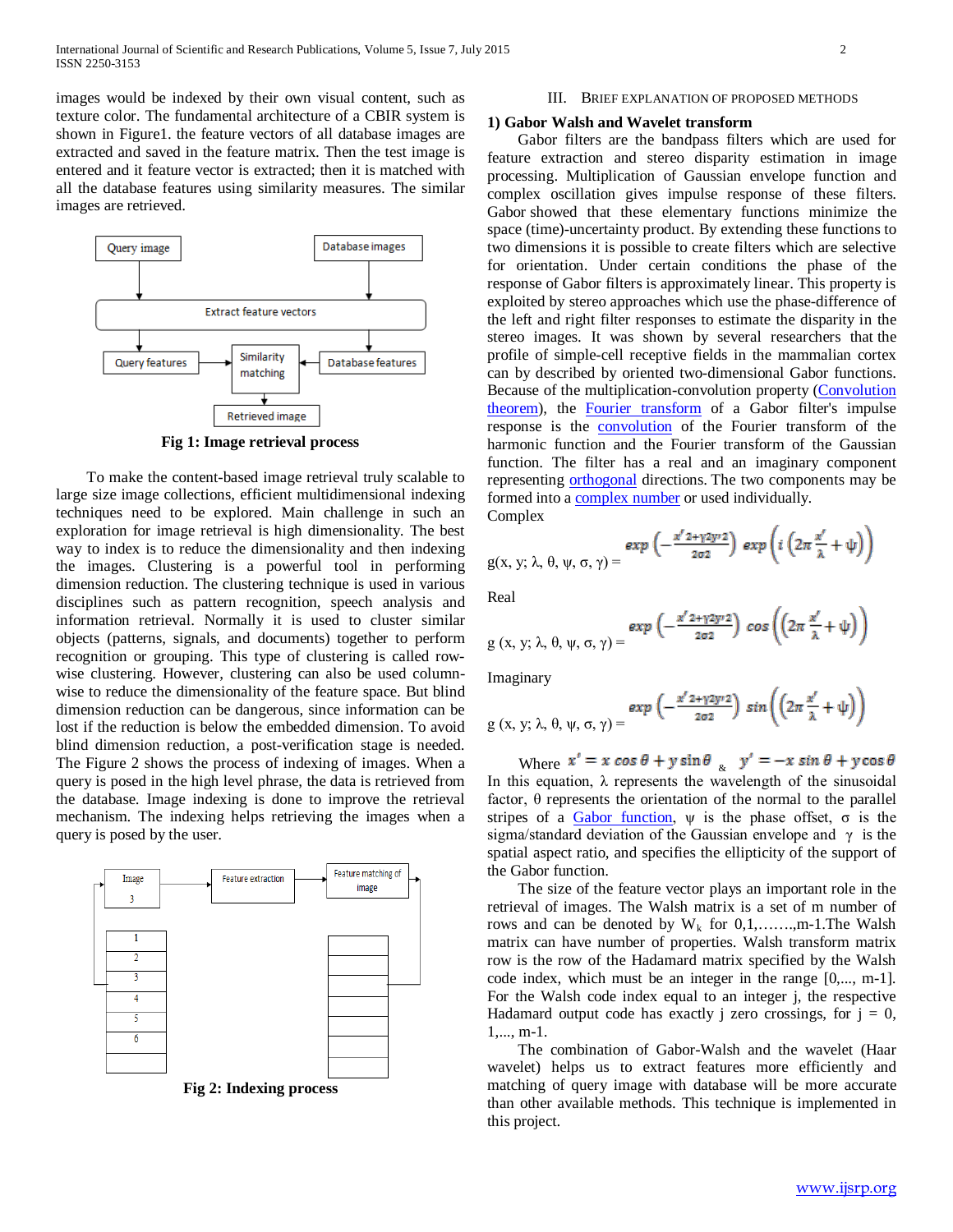# **2) Curvelet transform**

 Actually the ridgelet transform is the core spirit of the curvelet transform. In 1999, an anisotropic geometric wavelet transform, named ridgelet transform, was proposed by Candes and Donoho. The ridgelet transform is optimal at representing straight-line singularities. Unfortunately, global straight-line singularities are rarely observed in real applications. To analyze local line or curve singularities, a natural idea is to consider a partition of the image, and then to apply the ridgelet transform to the obtained sub-images. This block ridgelet-based transform, which is named curvelet transform, was first proposed by Candes and Donoho in 2000. Apart from the blocking effect, however, the application of this so-called first generation curvelet transform is limited because the geometry of ridgelets is itself unclear, as they are not ture ridge functions in digital images. Later, a considerably simpler second-generation curvelet transform based on frequency partition technique was proposed. The second-generation curvelet transform has been shown to be a very efficient tool for many different applications in image processing. The overview of the curvelet transform is shown below for four step.



**Fig 3: Curvelet transform**

 The Curvelet transform is a multiscale directional transform that allows an almost optimal nonadaptive sparse representation of the object with edges. The brief explanation of each steps is discussed below:

 Subband decomposition step divide the image into several resolution layers. Each layer contains details of different frequencies. The object f is filter into subbands.

$$
Q_{(s,k_1,k_2)} = \left[\frac{k_1}{2^s}, \frac{k_1+1}{2^s}\right] \times \left[\frac{k_2}{2^s}, \frac{k_2+1}{2^s}\right] \in \mathbf{Q}_s
$$
smooth

Partitioning define a collection of smooth window  $w_0(x_1, x_2)$ localized around dyadic squares.

 In Renormalization for a dyadic square Q, let  $(T_{Q} f(x_{1}, x_{2}) = 2^{s} f(2^{s} x_{1} - k_{1}, 2^{s} x_{2} - k_{2})$  denote the

operator which transports and renormalizes f so that the part of the input supported near Q becomes the part of the output supported near  $[0,1] \times [0,1]$ . In this stage of the procedure, each 'square' resulting in the previous stage is renormalized to unit

scale:  $g_Q = T_Q^{-1} h_Q$  The ridgelet element has a formula in the frequency domain:

$$
\hat{\rho}_{\lambda}(\xi) = \frac{1}{2} |\xi|^{-\frac{1}{2}} (\hat{\psi}_{j,k}(|\xi|) \cdot \omega_{i,l}(\theta) + \hat{\psi}_{j,k}(-|\xi|) \cdot \omega_{i,l}(\theta + \pi))_{\text{where,}}
$$

- $\omega_{i,l}$ : periodic wavelets for [- $\pi$ ,  $\pi$ ).
- *i* : the angular scale,  $l \in [0, 2^{i-1}-1]$  : the angular location.
- $\psi_{i,k}$ : Meyer wavelets for  $\Re$ .
- $j$  : the ridgelet scale,  $k$  : the ridgelet location.

Each normalized square is analyzed in the ridgelet system:

- The ridge fragment has an aspect ratio of  $2^{-2s} \times 2^{-s}$ .
- After the renormalization, it has localized frequency in  $\text{band }$ |ξ|∈[2<sup>*s*</sup>, 2<sup>*s*+1</sup>].
- A ridge fragment needs only a very few ridgelet coefficients to represent it.

 The above steps are applied in sequence to get the curvelet transform of each data base images and also the test image. All the feature vectors are then saved and the Euclidian distance is measured between test and the database images and the least distance will indicate to which class it belongs to. Based upon this False Acceptance Rate and False Rejection Rate and TSR (True Success Rate) is calculated.

FRR= (True claims rejected/total true claims) X 100%

 FAR= (Imposter claims accepted/total imposter claims) X 100%

TSR= (correct match / total images in database) X 100%

# IV. ALGORITHM

- i. Create a database of 2 set of images.
- ii. Extract each image from first set of images in the database for the operation.
- iii. Apply walsh transform for the extracted image and then apply gabor function and apply Haar transform for the first method. [for second method apply Curvelet transform steps at this stage]
- iv. Extract each image from second set of images in the database for the operation and repeat the steps 3,4 and 5.
- v. Obtain the query image for test.
- vi. Repeat the steps 3, 4 and 5 on the obtained query image.
- vii. Find the Euclidian distance between the query image and images in the database for both sets.
- viii. The image set database which is having minimum Euclidian distance with the query image is the original database for the query image.

### V. RESULTS

### **1) FAR & FRR for GWWP method**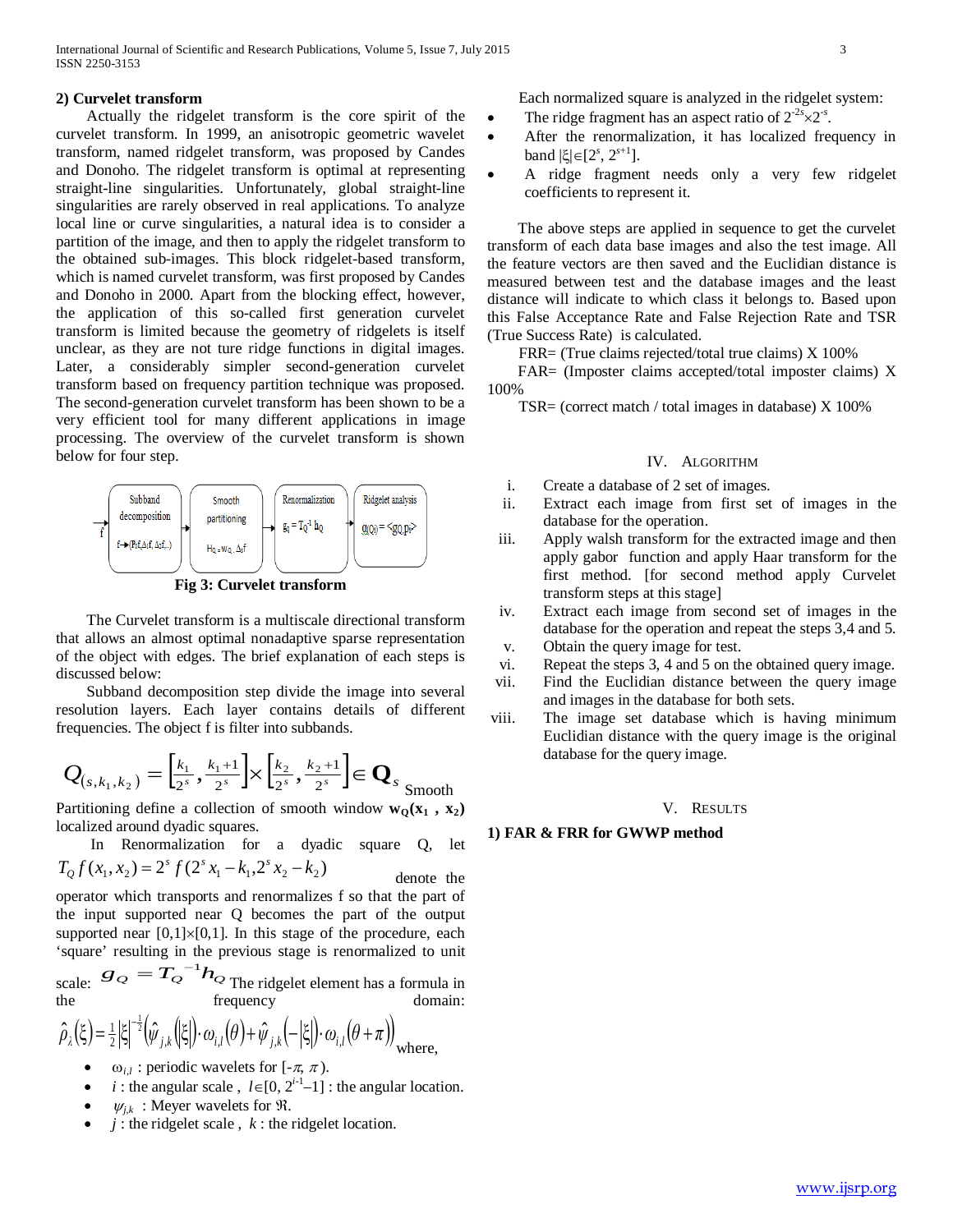International Journal of Scientific and Research Publications, Volume 5, Issue 7, July 2015 4 ISSN 2250-3153



**Fig 4: Graph of FAR & FRR values of GWWP**

# **2) FAR & FRR for Curvelet transform**





# **3) Table for FAR, FRR & TSR values i) Using GWWP method**

**Table I: FAR, FRR & TSR values of GWWP transform**

| <b>Threshold</b> | FAR    | <b>FRR</b> | TSR $(% )$ |
|------------------|--------|------------|------------|
| 1.0000           | 1.0000 | 0          | 11.8098    |
| 2.0000           | 1.0000 | 0          | 25.9003    |
| 3.0000           | 1.0000 | 0          | 58.8094    |
| 4.0000           | 1.0000 | 0          | 84.2387    |
| 5.0000           | 1.0000 | 0          | 89.0481    |
| 6.0000           | 1.0000 | 0          | 95.2800    |

| 7.0000  | 0.5844   | 0.0007 | 95.2800 |
|---------|----------|--------|---------|
| 8.0000  | 0.5773   | 0.0078 | 95.2800 |
| 9.0000  | 0.4941   | 0.0136 | 95.2800 |
| 10.0000 | 0.4175   | 0.0149 | 95.2800 |
| 11.0000 | 0.2935   | 0.0170 | 95.2800 |
| 12.0000 | 0        | 1.0000 | 95.2800 |
| 13.0000 | $\theta$ | 1.0000 | 95.2800 |
| 14,0000 | $\theta$ | 1.0000 | 95.2800 |
| 15.0000 | $\theta$ | 1.0000 | 95.2800 |
| 16.0000 | $\theta$ | 1.0000 | 95.2800 |
| 17.0000 | $\theta$ | 1.0000 | 95.2800 |
| 18.0000 | $\theta$ | 1.0000 | 95.2800 |
| 19,0000 | $\theta$ | 1.0000 | 95.2800 |
| 20.0000 | 0        | 1.0000 | 95.2800 |

# **ii) Using Curvelet transform**

**Table II: FAR, FRR & TSR values of curvelet transform**

| Threshold | FAR    | <b>FRR</b>       | $TSR(\%)$ |
|-----------|--------|------------------|-----------|
| 1.0000    | 1.0000 | 0                | 12.8098   |
| 2.0000    | 1.0000 | $\boldsymbol{0}$ | 26.9003   |
| 3.0000    | 1.0000 | 0                | 59.8094   |
| 4.0000    | 1.0000 | 0                | 86.2387   |
| 5.0000    | 1.0000 | $\theta$         | 90.0481   |
| 6.0000    | 1.0000 | 0                | 97.2800   |
| 7.0000    | 0.5785 | 0.0034           | 97.2800   |
| 8.0000    | 0.5553 | 0.0131           | 97.2800   |
| 9.0000    | 0.4899 | 0.0141           | 98.2800   |
| 10.0000   | 0.3272 | 0.0152           | 98.2800   |
| 11.0000   | 0.1452 | 0.0187           | 98.2800   |
| 12.0000   | 0      | 1.0000           | 98.2800   |
| 13.0000   | 0      | 1.0000           | 98.2800   |
| 14.0000   | 0      | 1.0000           | 98.2800   |
| 15.0000   | 0      | 1.0000           | 98.2800   |
| 16.0000   | 0      | 1.0000           | 98.2800   |
| 17.0000   | 0      | 1.0000           | 98.2800   |
| 18.0000   | 0      | 1.0000           | 98.2800   |
| 19.0000   | 0      | 1.0000           | 98.2800   |
| 20.0000   | 0      | 1.0000           | 98.2800   |

# VI. CONCLUSION

 The time taken to execute GWWG code in MATALB is 207.733sec and for Curvelet it is 2098.29566sec. The Curvelet takes a lot of time for execution but if we save the feature vectors extracted during the first execution; we can get the results within few seconds in the next run of the program. As we can see the values of FAR, FRR & TSR of each of the methods in the above tables; we can make out that there is no huge difference in FAR